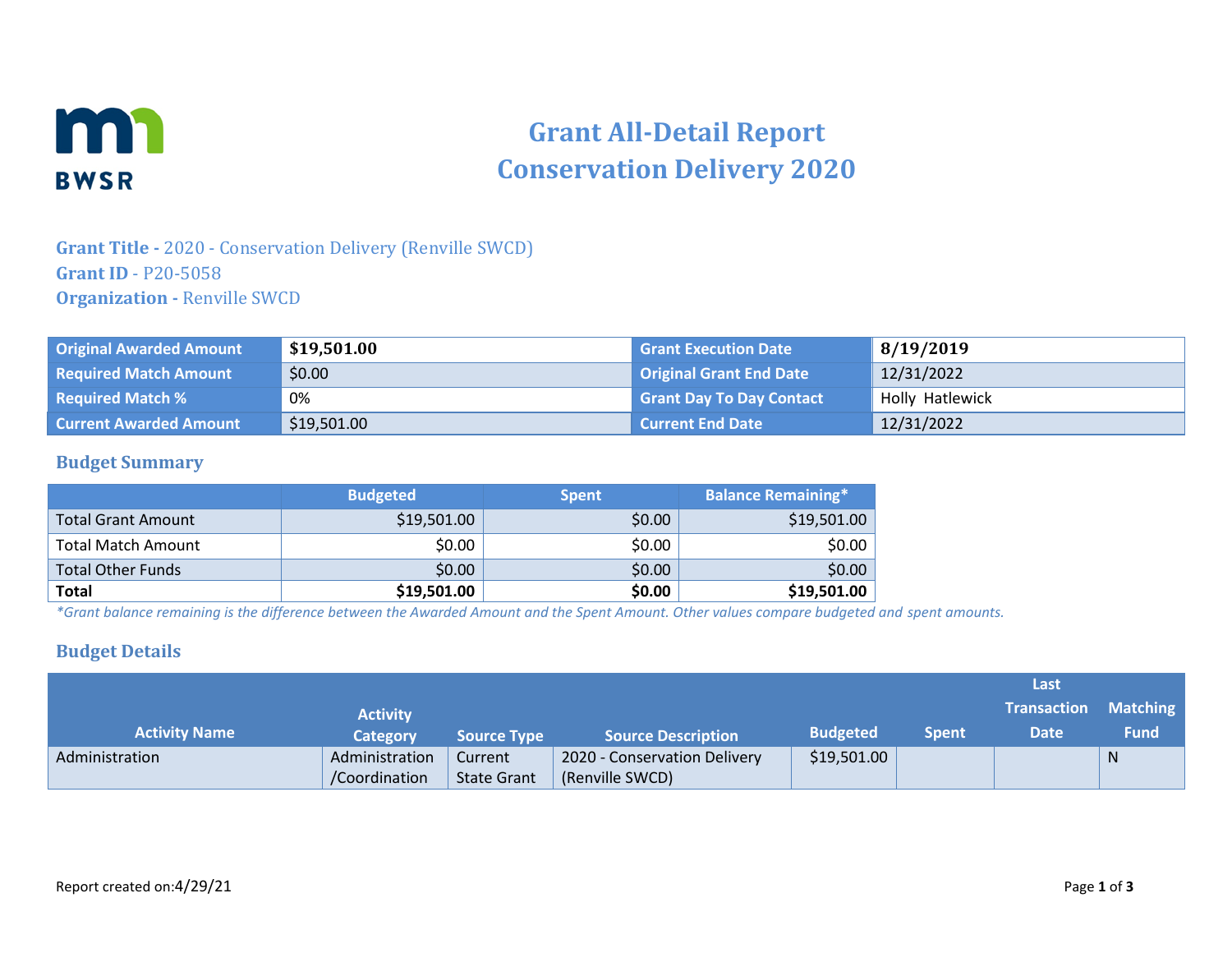#### **Activity Details Summary**

| <b>Activity Details</b> | <b>Total Action Count Total Activity Mapped</b> | <b>Proposed Size / Unit</b> | Actual Size / Unit |
|-------------------------|-------------------------------------------------|-----------------------------|--------------------|
|                         |                                                 |                             |                    |

# **Proposed Activity Indicators**

| <b>Activity Name</b> | ndicator Name | ie & Units<br>an az | $M$ otorhody | <b>START AND THE</b> |  |
|----------------------|---------------|---------------------|--------------|----------------------|--|
|                      |               |                     |              |                      |  |

#### **Final Indicators Summary**

| <b>Indicator Name</b> | <b>Total Value</b> | <b>Unit</b> |
|-----------------------|--------------------|-------------|
|                       |                    |             |

## **Grant Activity**

| <b>Grant Activity - Administration</b> |                                                                                                                                  |  |  |  |
|----------------------------------------|----------------------------------------------------------------------------------------------------------------------------------|--|--|--|
| <b>Description</b>                     |                                                                                                                                  |  |  |  |
| <b>Category</b>                        | ADMINISTRATION/COORDINATION                                                                                                      |  |  |  |
| <b>Start Date</b>                      | <b>End Date</b>                                                                                                                  |  |  |  |
| <b>Has Rates and Hours?</b>            | No                                                                                                                               |  |  |  |
| <b>Actual Results</b>                  | 2019<br>No expenditures<br><b>END 2019</b><br>2020<br>January 1 through June 30<br>No expenditures<br>July 1 through December 31 |  |  |  |